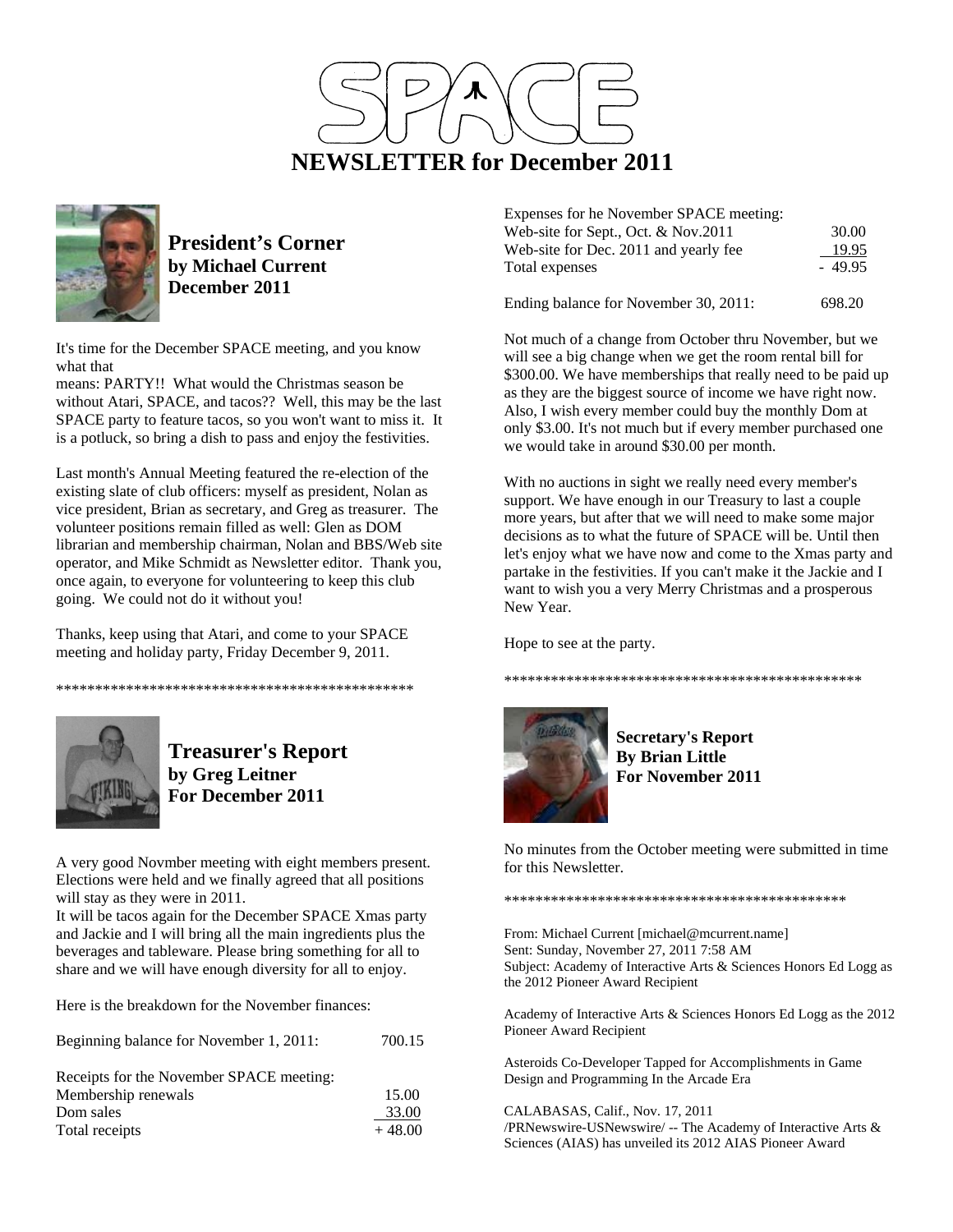recipient, Ed Logg. As an innovator, game designer and programmer, Ed's work contributed to the creation of some of the most iconic entertainment properties – including Asteroids, Centipede, and Gauntlet – arcade games that continue to shape the way that modern games are designed today.

The Pioneer Awards is reserved for individuals whose careerspanning work has helped shape and define the interactive entertainment industry with the creation of a technological approach or the birth of a new genre. The 2012 Pioneer Award will be presented by Mark Cerny, president, Cerny Games, at the 15th Annual Interactive Achievement Awards on Thursday, February 9, 2012, at the Red Rock Resort in Las Vegas. The Awards will be hosted by actor, comedian and game enthusiast, Jay Mohr.

## "Ed's body of work is brilliant and

game-changing," said Martin Rae, president, Academy of Interactive Arts & Sciences. "His games defined an era, spurred new genres, and influenced new technology that is still utilized today and has inspired generation after generation of game designers with his vision. Without Ed, many of the games that we have today would never have existed."

Dedicating long hours of programming at Stanford University's AI Lab, Logg soon realized he could turn his hobby and passion into a career. Joining Atari's arcade division, Logg was instrumental in the development of a string of wildly successful games - Super Breakout in 1978, Asteroids in 1979, Centipede in 1980, and Millipede in 1982. Further inspired by his son's love of Dungeons and Dragons, Logg developed a fantasy dungeon-crawler Gauntlet for Atari Games in 1985. There was initial resistance to the cooperative multiplayer aspect, but this format later evolved to became an arcade staple. It was this intuition that helped Logg produce a further string of coin-op successes for Atari Games from the mid-to-late eighties.

"I'd just play the game over and over and over in my head," shared Logg. "I play a lot of the games in my mind long before I ever write them because you have to get all the interactions down pat before you can start programming. I know what it's going to look like before I even get there."

After an eighteen-month stint at Electronic Arts spanning 1993 and 1994, Logg came back to Atari Games where he focused on making consumer games, initially porting coin-op title Wayne Gretzky's 3D Hockey for the Nintendo 64. Today, Logg continues to program games, currently making elegant games for set-top boxes.

"I was just in the right place at the right time," said Logg. "It feels a little strange receiving this Pioneer Award. Just think about it, they were paying me to have fun creating games at a time when the industry was just getting started and every game was something new."

"Ed Logg is a true industry pioneer with that rare mix of a programmer's sharp, analytical mind combined with a strong sense of what is truly fun to play," said Bill Hindorff, an executive in charge of production at Atari Games with Logg, currently development director, Pipeworks Software. His games are always founded on the basic tenet of 'make it quick to learn, much longer to master' that keep you playing just one more time. Congratulations Ed, well deserved!"

"What I learned from Ed was that creating the fun of a game did not require complex algorithms as much as it required the right approach," said Mark Cerny, friend and colleague of Logg's at Atari Games. "Which is to say that it wasn't virtuoso coding that made Ed's games a success, as much as it was putting all the proper features in the game in the correct order. Of course, you needed an

amazing intuition as to which were the 'proper' features, that was the difficulty in replicating Ed's strategy!"

The Pioneer Award's first inductee was David Crane, co-founder of Activision and creator of games such as Pitfall and A Boy and his Blob; the second inductee was Bill Budge, creator of Raster Blaster and Pinball Construction Set.

SOURCE Academy of Interactive Arts & Sciences Back to top

 RELATED LINKS http://www.interactive.org

\*\*\*\*\*\*\*\*\*\*\*\*\*\*\*\*\*\*\*\*\*\*\*\*\*\*\*\*\*\*\*\*\*\*\*\*\*\*\*\*\*\*\*\*

From: Michael Current [michael@mcurrent.name] Sent: Sunday, November 27, 2011 8:01 AM Subject: gwEm/PHF releases booTribe

gwEm/PHF releases booTribe November 16th, 2011 gwEm writes:

This is a different sort of production from me. You could call it a musical toy. I've been inspired by the drum machine of the Korg Monotribe, and have combined it with STj into an executable boot sector. Unlike my 128byte productions, which are more or less pure demos in that they are concept investigations, this one could actually be quite useful to musicians and live performers.

A list of the features may help to explain more:

\* STj like tempo control for precise DJ beatmatching

\* Three drum sounds

 \* 16 steps (use shift to access odd steps, alike to Korg Monotribe)

\* MIDI clock output

\* Very fast loading - due to boot sector implementation

\* GEMDOS file system still supported (use it with STj in

auto folder no problem)

\* No screen required

The archive contains an

installer/deinstaller/launcher program, a readme, and a picture to explain the keyboard mappings.

 » Download booTribe v1.0 http://files.dhs.nu/files\_util/bootribe.zip

\*\*\*\*\*\*\*\*\*\*\*\*\*\*\*\*\*\*\*\*\*\*\*\*\*\*\*\*\*\*\*\*\*\*\*\*\*\*\*\*\*\*\*\*

From: Michael Current [michael@mcurrent.name] Sent: Sunday, November 27, 2011 8:03 AM Subject: STe release from Paradox

STe release from Paradox November 20th, 2011

 The fifth place demo from Sillyventure, 'SV2011' by Paradox was released today.

Expect cool 505 music, blitter coding and some dancing(!)

 » Get it from the Sillyventure 2011 download page http://dhs.nu/files.php?t=partydl&party=Sillyventure%202011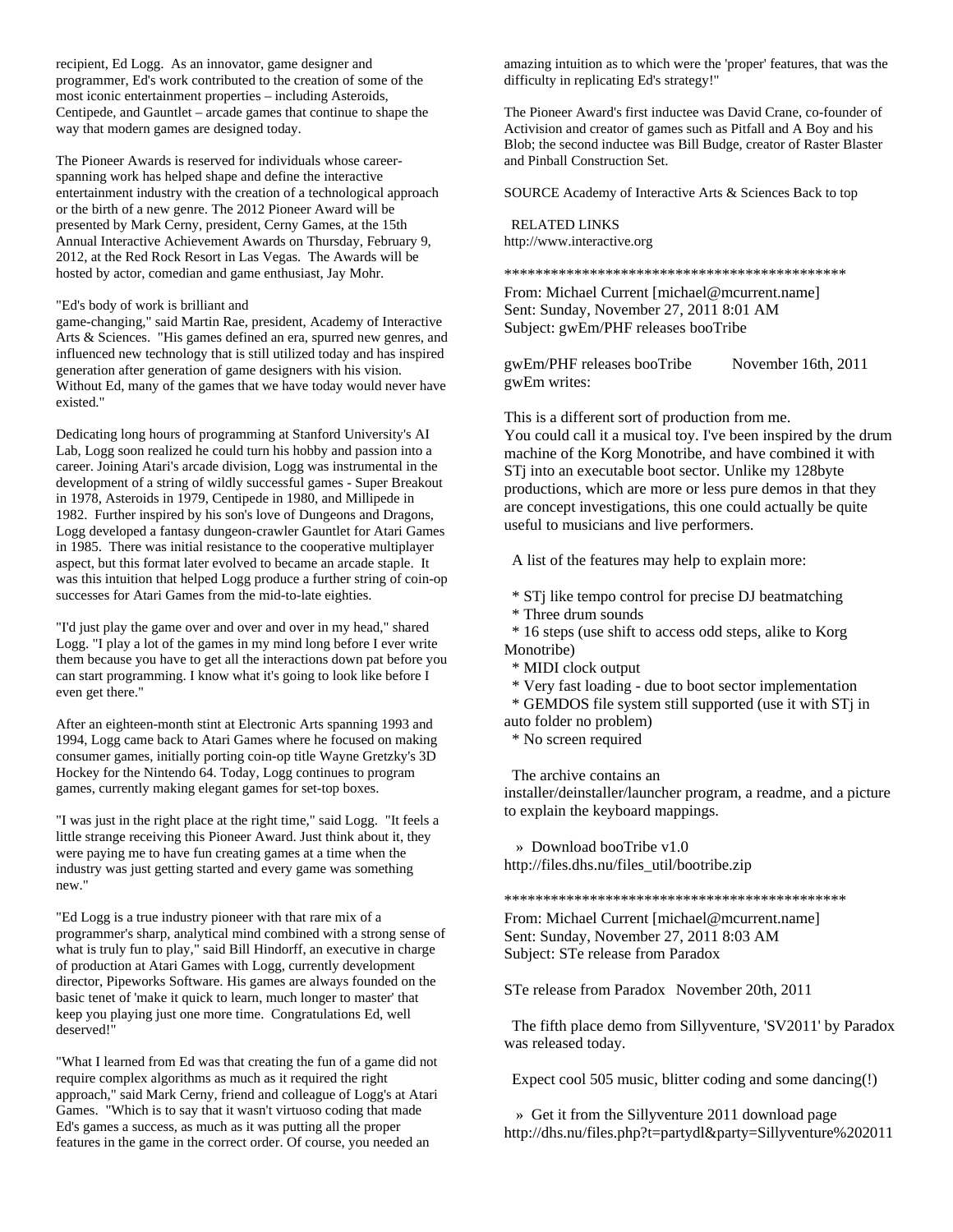\*\*\*\*\*\*\*\*\*\*\*\*\*\*\*\*\*\*\*\*\*\*\*\*\*\*\*\*\*\*\*\*\*\*\*\*\*\*\*\*\*\*\*\*

From: Michael Current [michael@mcurrent.name] Sent: Sunday, November 27, 2011 8:02 AM Subject: Blabla returns after twelve year Atari hiatus

Blabla returns after twelve year Atari hiatus November 18th, 2011

One more of the demos from Sillyventure has turned up.

 It's a demo from Blabla, previously known for the 'Oldiez' demo from 1999. This new demo, entitled 'STreet Art' more or less picks up where Oldiez ended.

 Lots of truecolour screens at full frame rate. Code by Cyg, music by Dma-Sc, graphics by AcetOne and Nytrik.

UPDATE 2011-11-19:

 New version with better transitions and loop instead of sudden ending. File download and video updated with the new version.

UPDATE 2011-11-25:

 Another new version, now working with TOS 1.62 and some music bugs gone. Download and video updated.

 » Get it from the Sillyventure 2011 download page http://dhs.nu/files.php?t=partydl&party=Sillyventure%202011

\*\*\*\*\*\*\*\*\*\*\*\*\*\*\*\*\*\*\*\*\*\*\*\*\*\*\*\*\*\*\*\*\*\*\*\*\*\*\*\*\*\*\*\*

From: Michael Current [michael@mcurrent.name] Sent: Sunday, November 27, 2011 8:04 AM Subject: New release from No Extra

New release from No Extra November 23rd, 2011

 Another Atari-demo from the Alchimie party has been released.

 It's a new STe-demo called 'Infinite Live of the Blitter' and made by No Extra.

 Plasmas, dots, polygons, Tomchi music, Mister A graphics plus code by Atomus and Zorro 2.

## UPDATE 2011-11-24:

 A bugfixed version is now available. Both the download and video are updated.

 » Download Infinite Live of the Blitter http://files.dhs.nu/files\_demo/inflive.zip

\*\*\*\*\*\*\*\*\*\*\*\*\*\*\*\*\*\*\*\*\*\*\*\*\*\*\*\*\*\*\*\*\*\*\*\*\*\*\*\*\*\*\*\*

Subject: New Jaguar game from Reboot

New Jaguar game from Reboot November 27th, 2011

Sauron of Reboot writes:

Reboot of JagWare are proud to present Kobayashi Maru, their latest freely-available game for the Atari Jaguar games console, written to utilize the new Raptor game engine. Kobayashi Maru is Reboot's version of an arcade favourite from the early 80s. Use your rotary controller or regular Jaguar pad to steer your warpship in this arcade space shooter, battling countless drones and huge boss craft in ever-tougher waves of attack.

 Kobayashi Maru is released hot on the heels of another Reboot release, the port of Downfall for the Atari Falcon030 computer. Head over to the Kobayashi Maru download page to obtain the full game in your favourite file format: BJL, ROM or CDI disc image. Have fun!

 » Visit the Reboot site http://reboot.atari.org/

\*\*\*\*\*\*\*\*\*\*\*\*\*\*\*\*\*\*\*\*\*\*\*\*\*\*\*\*\*\*\*\*\*\*\*\*\*\*\*\*\*\*\*\* \*\*\*\*\*\*\*\*\*\*\*\*\*\*\*\*\*\*\*\*\*\*\*\*\*\*\*\*\*\*\*\*\*\*\*\*\*\*\*\*\*\*\*\* \*\*\*\*\*\*\*\*\*\*\*\*\*\*\*\*\*\*\*\*\*\*\*\*\*\*\*\*\*\*\*\*\*\*\*\*\*\*\*\*\*\*\*\*

From: Michael Current [michael@mcurrent.name] Sent: Sunday, November 27, 2011 8:05 AM